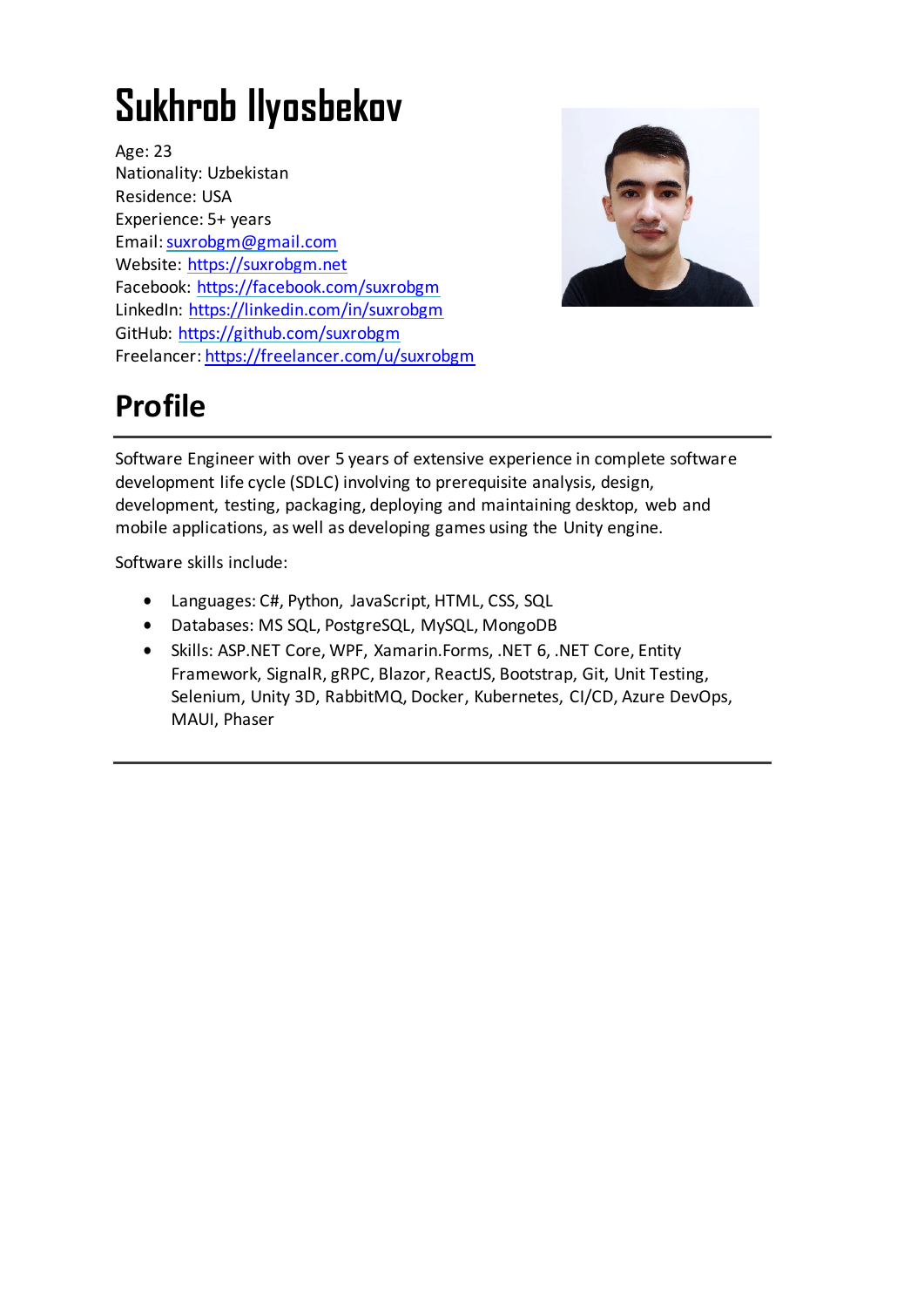# **Frost Pixel Studio ▪ Russia**

#### **Software Engineer**

*10/2021 – present* (full-time, remote)

- Developed decentralized applications (dapps)
- Developed an interop library for simplifying MetaMask's API for Blazor applications
- Developed HTML5 games using the Phaser JavaScript framework
- Developed mobile applications using Xamarin.Forms
- Developed web applications using Blazor WebAssembly
- Developed a REST API service for Binance Smart Chain (BSC) network

# **Smart Meal Service ▪ Russia**

#### **.NET Software Engineer**

*09/2020 – 10/2021* (full-time, remote)

- Participated in all phases of SDLC starting from analysis to the delivery of the application development projects and also supported enhancements and maintenance of existing applications.
- Designed and developed a robotic cashier application a self-service terminal capable of completely replacing the cashier using WPF, gRPC and MS SQL stacks.
- Designed and developed a self-service kiosk a hardware and software suite that is integrated with POS systems of the catering establishment.
- Developed a library for MVVM applications and significantly improved code maintainability and testability in WPF applications
- Designed and developed a web application using ASP.NET Core, Blazor, MS SQL to support payroll and performance management applications through system driven approach.
- Developed a Telegram tech support bot and framework for building bots.
- Identified and suggested tools to enhance the code quality, maintenance, and reusability.
- Worked with business stakeholders, application developers, and production teams across functional units to identify business needs and discuss solution options.

# **Pentalight Technology ▪ Malaysia**

### **Unity C# Developer**

*03/2020 – 02/2021* (contract, remote)

- Developed multiplayer functionality for the smart city project in the Unity platform.
- Integrated user interface (UI) and various HUDs for VR platform.
- Integrated MLAPI (UNet based networking system).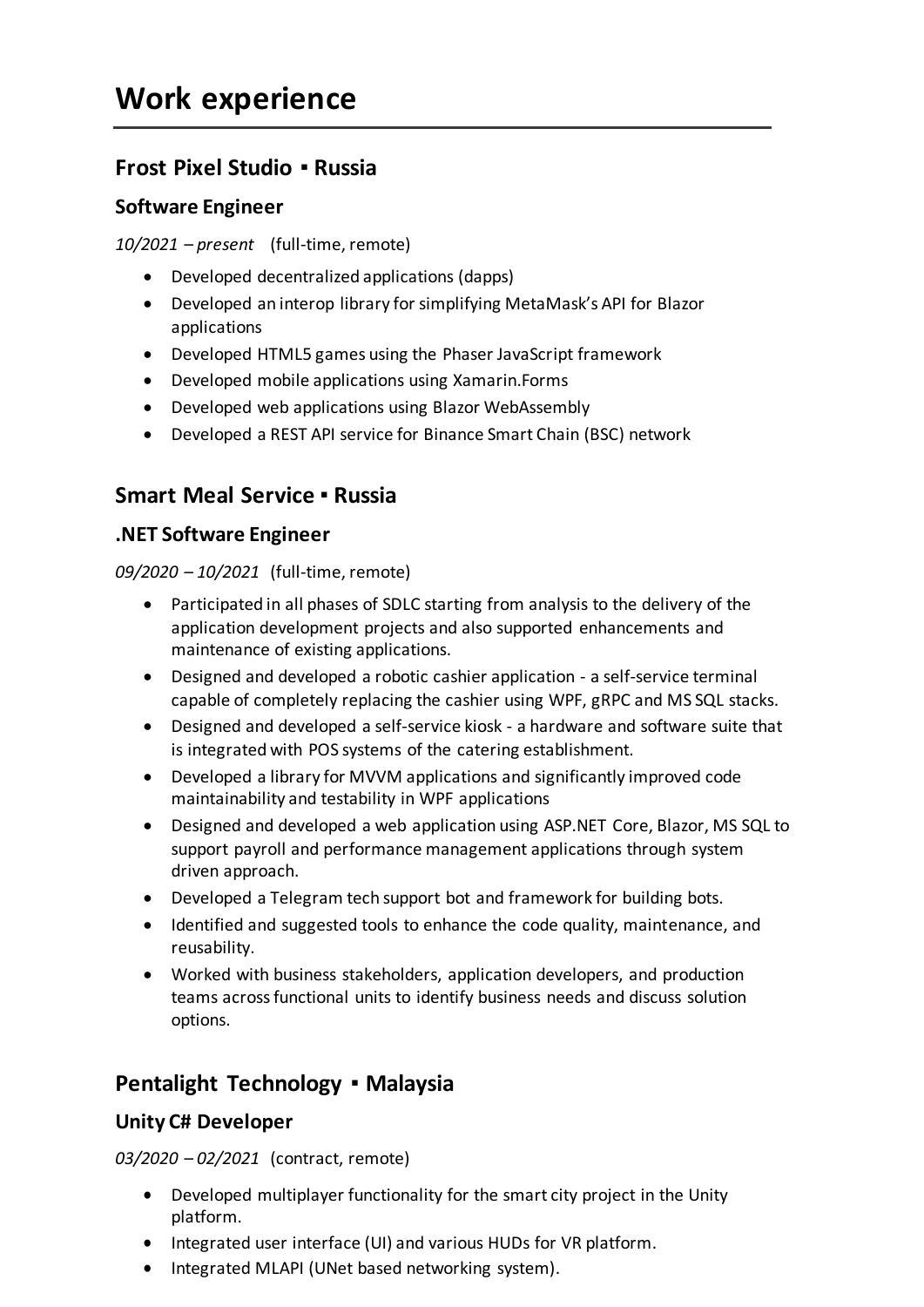• Integrated SteamVR.

### **Freelancer.com**

#### **Freelance Software Developer**

*02/2019 – 02/2020* (freelance)

- Designed and developed various web, desktop, and mobile applications using .NET stack (ASP.NET Core, WPF and Xamarin.Forms)
- Designed and developed various API and wrapper libraries in .NET
- Developed natural language processing applications using Python NLP libraries.
- Designed and maintained front-end parts of web and mobile applications.
- Wrote unit tests to improve code predictability and documentation.
- Developed supporting tools to reduce development time.
- Used coding methods in specific programming languages to initiate and improve program execution and functionality.
- Worked closely with the client to provide a customized website for their business.

# **EC Dev Team ▪ Uzbekistan**

#### **Game Developer**

#### *07/2016 – 01/2019* (part-time, remote)

- Developed an RTS game in Clausewitz Engine called "Hearts of Iron: Economic Crisis"
- Managed a team of enthusiastic developers.
- Designed and developed game artificial intelligence (AI) logics.
- Programmed hardcore game mechanics.
- Scripted the world map of the game.
- Developed various software tools for developers.
- Balanced the game's difficulty and technology trees.